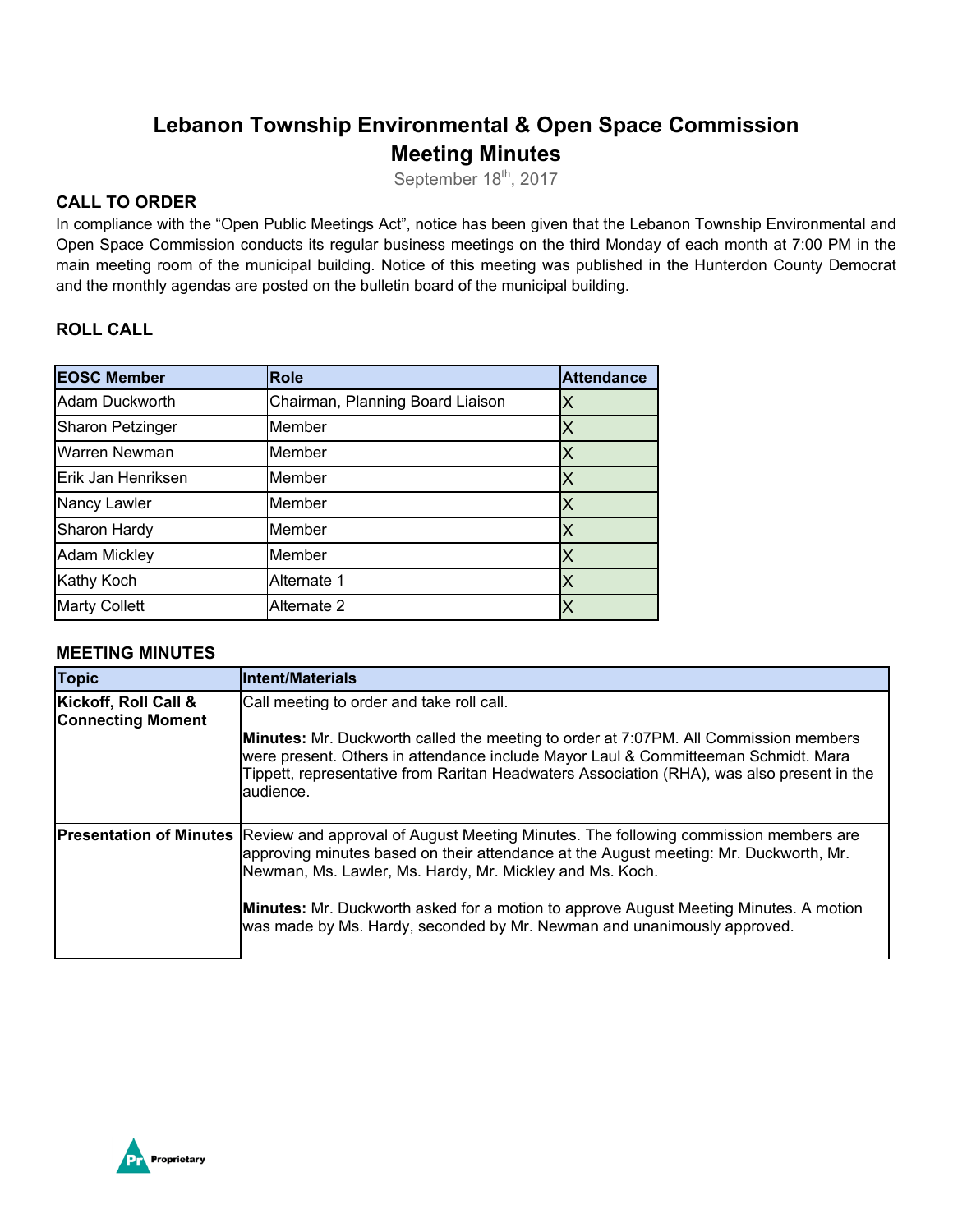| Topic                | Intent/Materials                                                                                                                                                                                                                                                                                                 |
|----------------------|------------------------------------------------------------------------------------------------------------------------------------------------------------------------------------------------------------------------------------------------------------------------------------------------------------------|
| <b>General Admin</b> | Ms. Petzinger will post a summary of both Goracy bird surveys<br>$\bullet$<br>Mr. Henriksen to follow up on County Shade Commission support                                                                                                                                                                      |
|                      | Minutes: Mr. Duckworth asked Mr. Henriksen if he had been able to connect with anyone<br>from the Country Shade Tree Commission. Mr. Henriksen stated that he learned that Mr.<br>Robert Becker was in charge. Mr. Henriksen has his contact information and will follow-up<br>with him before the next meeting. |
|                      | Ms. Petzinger stated that the results of the Goracy bird survey have been posted to Slack.                                                                                                                                                                                                                       |
| <b>Newsletter</b>    | Winter newsletter deadline November 1 <sup>st</sup> . Articles to be submitted include:                                                                                                                                                                                                                          |
|                      | Well Testing Results (Ms. Koch)                                                                                                                                                                                                                                                                                  |
|                      | Backlog: Proper Use of Pesticides and Herbicides, Organic Methods, Invasive Species                                                                                                                                                                                                                              |
|                      | <b>Minutes:</b> Mr. Duckworth reminded the team of the November 1 <sup>st</sup> winter newsletter article<br>submission deadline and asked if there were any articles planned other than the well testing<br>results article that Ms. Koch will prepare. There were none.                                        |
| Correspondence       | Acknowledge and share any formal correspondence received by EOSC chair or informal<br>correspondence received by EOSC members. All correspondence is scanned and stored<br>digitally in a public access Google Drive folder at<br>https://drive.google.com/open?id=0B14m3wFylheUWjBjNEkwalU4TGc.                 |
|                      | Suburban Consulting Engineers - B38/L55 - Notice of Application for Flood Hazard<br>Permit<br>Suburban Consulting Engineers - B38/L55 - Notice of Application for Freshwater                                                                                                                                     |
|                      | <b>Wetlands Permit</b><br>Raritan Headwaters - August $28^{th}$ , 2017 - Notice of free workshop: Informing<br>Residents of the Health Effects of Arsenic in Drinking Water and the Need to Test<br>and Treat Private Wells                                                                                      |
|                      | Minutes: Ms. Petzinger stated that she had reviewed the correspondence for B38/L55 prior<br>to the meeting and there was nothing of concern.                                                                                                                                                                     |

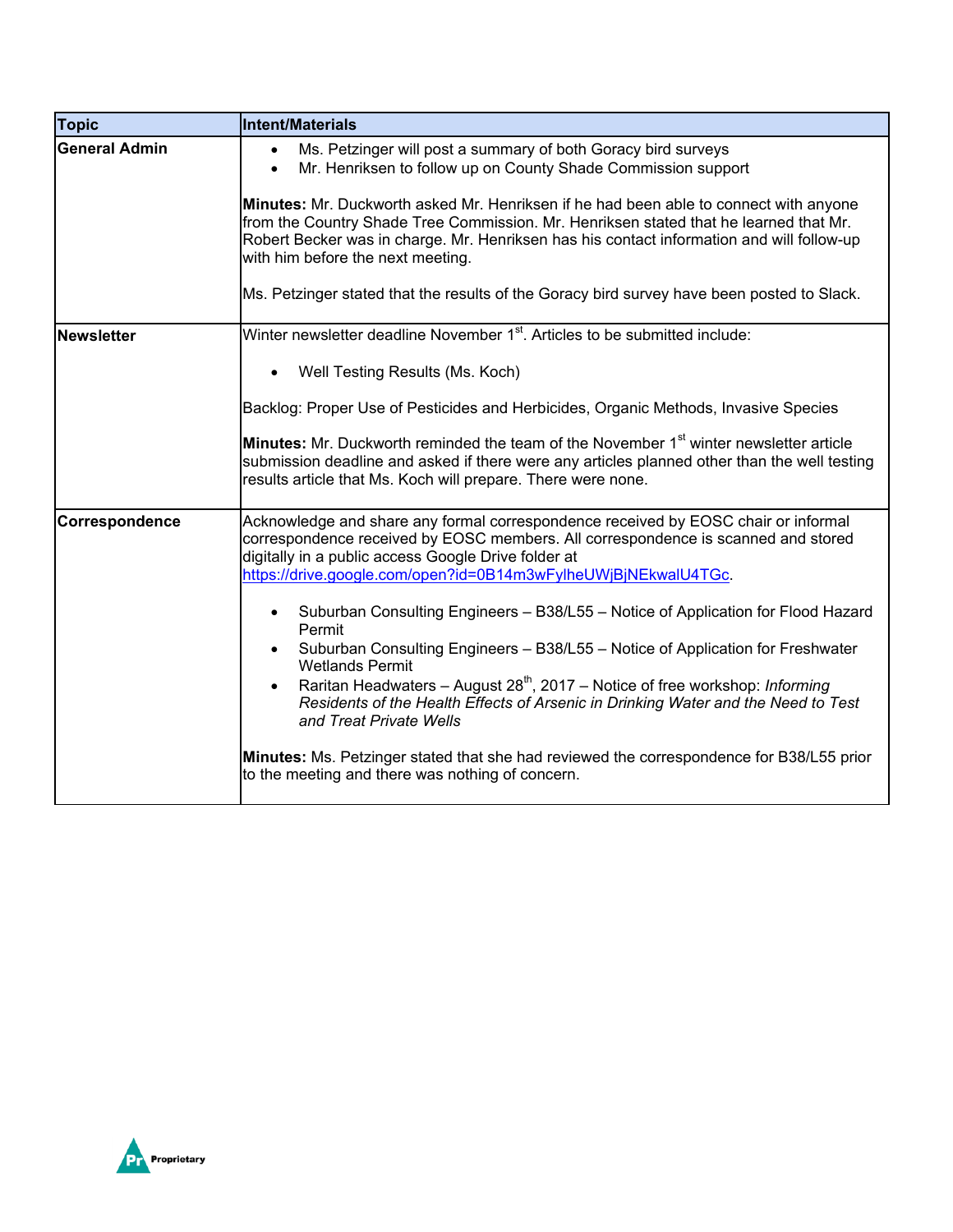| <b>Topic</b>        | Intent/Materials                                                                                                                                                                                                                                                                                                                                                                                                                                                                           |
|---------------------|--------------------------------------------------------------------------------------------------------------------------------------------------------------------------------------------------------------------------------------------------------------------------------------------------------------------------------------------------------------------------------------------------------------------------------------------------------------------------------------------|
| <b>Reports</b>      | Provide updates on the following standard topics below; see pre-submitted updates in<br><b>Attachment 1.</b>                                                                                                                                                                                                                                                                                                                                                                               |
|                     | Program Reports<br>Litter Cleanup (Naccarato)<br>$\bullet$<br>Well Testing (Koch)<br>$\bullet$                                                                                                                                                                                                                                                                                                                                                                                             |
|                     | Project Reports<br>NJ Water Supply Property Agreement Refresh (Mickley)<br>$\bullet$<br>Open Space and Preserved Property Mapping (Duckworth)<br>$\bullet$<br>Bunnvale Grant (Hardy)<br>٠<br>Goracy Trail (Hardy)<br>$\bullet$<br>Recycling Actions (Mickley)<br>$\bullet$<br>Red Mill Road (Schmidt)<br>$\bullet$<br>Pt. Mountain/Teetertown Link (Schmidt)<br>$\bullet$                                                                                                                  |
|                     | <b>Administrative Reports</b><br><b>EOSC Budget (Duckworth)</b><br>$\bullet$<br>Planning Board (Duckworth)<br>$\bullet$<br>Highlands Act (Duckworth)<br>$\bullet$<br>Musconetcong Watershed Association (Henriksen)<br>٠<br>Raritan Headwaters Association (Lawler)<br>$\bullet$<br>Sustainable Jersey (Duckworth)<br>Minutes: Mr. Duckworth stated that reports would not be reviewed during the meeting but                                                                              |
|                     | team members could raise highlights or questions during the final roundtable.                                                                                                                                                                                                                                                                                                                                                                                                              |
| <b>Focus Topics</b> | A select set of topics that require deeper discussion.<br>Guest Presentation: Well Testing Result Summary by Raritan Headwaters<br>$\bullet$<br>Association<br>Open Space & Recreation Plan Update<br>Property Maintenance Planning<br><b>Brainstorming Activity</b><br>$\circ$<br>If a preserved open space property were perfectly maintained, it would<br>$\circ$<br>LT Fall Festival Participation<br>"Know, Feel, Do" Activity<br>$\circ$<br><b>Preparation Volunteers</b><br>$\circ$ |
|                     | Minutes: Mr. Duckworth provided an overview of the property assessment that was<br>completed and the draft recommendation of properties that would be recommended to the<br>Planning Board for inclusion in the Open Space & Recreation Plan (OSRP) update. Mr.<br>Duckworth also reviewed a draft presentation with the team and asked for their input.<br>Ms. Petzinger stated that she compiled a list of 24 properties that should be identified as a                                  |
|                     | preservation priority. She provided the list to Mr. Duckworth for inclusion and stated that the<br>reason these were important were to create "ecological corridors". She suggested this be<br>included as one of the criteria as noted in the presentation.<br>All team members were supportive of the proposal. Ms. Hardy recommended that the motion                                                                                                                                    |
|                     | to approve the recommendation be split as she needed to recuse herself from voting on the<br>properties at B66/L16 and B66/L3.08.                                                                                                                                                                                                                                                                                                                                                          |

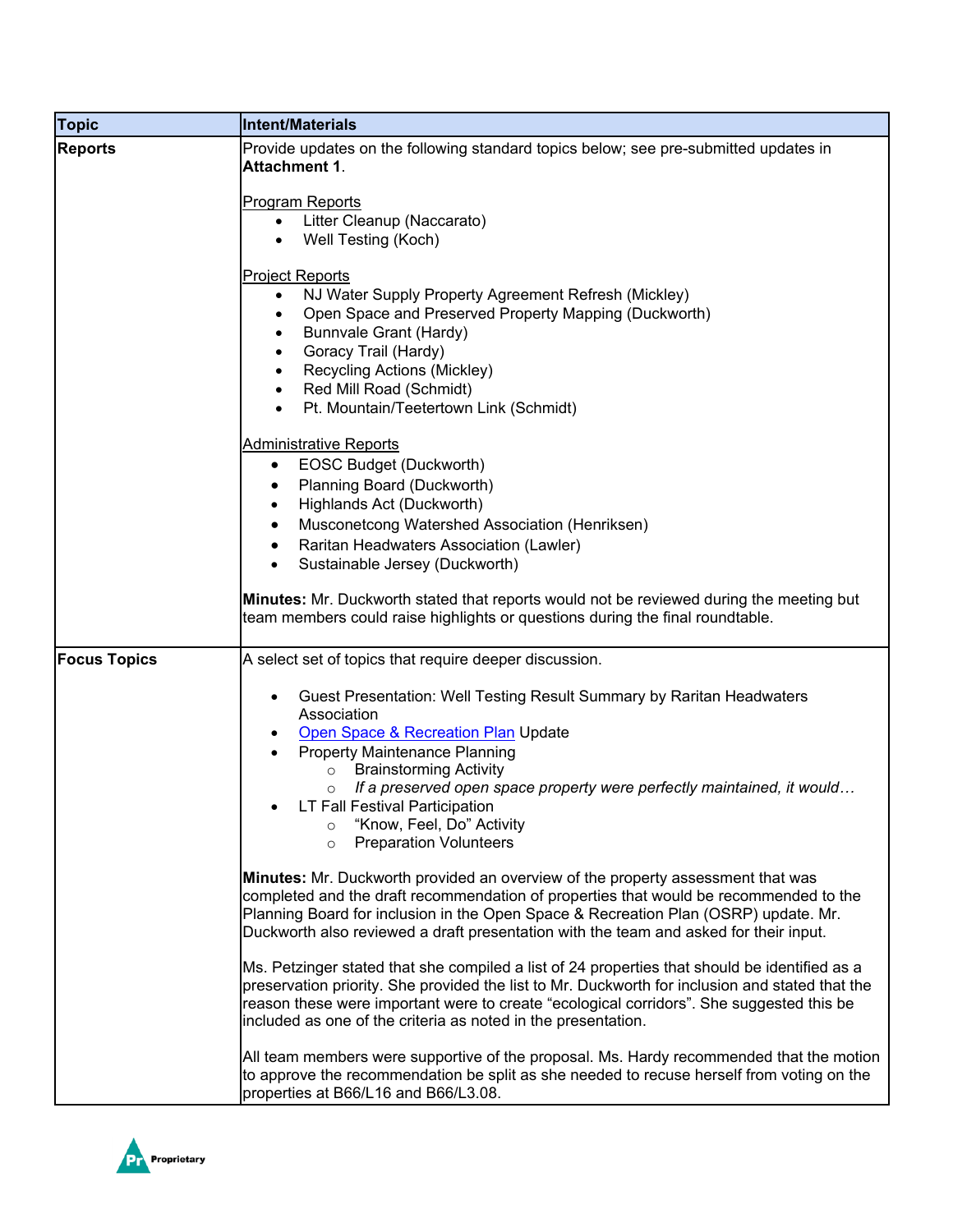| <b>Topic</b> | Intent/Materials                                                                                                                                                                                                                                                                                                                                                                                                                                                                                                                                                                                                                                           |
|--------------|------------------------------------------------------------------------------------------------------------------------------------------------------------------------------------------------------------------------------------------------------------------------------------------------------------------------------------------------------------------------------------------------------------------------------------------------------------------------------------------------------------------------------------------------------------------------------------------------------------------------------------------------------------|
|              | Mr. Duckworth asked for a motion to approve the proposed presentation with adjustments as<br>discussed and current list of preservation priorities, excluding B66/L16 and B66/L3.08, for<br>discussion with Planning Board at their meeting on 19-Sep-2017. The motion was made by<br>Mr. Henriksen, seconded by Ms. Koch and unanimously approved.                                                                                                                                                                                                                                                                                                        |
|              | Mr. Duckworth then asked for a motion to approve the inclusion of B66/L16 and B66/L3.08 as<br>preservation priorities. The motion was made by Mr. Newman, seconded by Ms. Lawler and<br>unanimously approved by all except for Ms. Hardy who had recused herself from the vote.                                                                                                                                                                                                                                                                                                                                                                            |
|              | Moving on to the guest presentation, Mr. Duckworth acknowledged Mara Tippett and handed<br>the floor to her to review the results of the well testing event earlier in the year. Ms. Tippett<br>introduced herself and stated that Lebanon Township had a record year for number of well<br>tests ordered. She reviewed the results with the Commission and stated it was very important<br>to encourage residents to test for E.coli and coliform every year. Ms. Tippett will share the<br>digital version of the presentation with EOSC after the meeting.                                                                                              |
|              | Note that Mr. Newman had to leave during the RHA presentation.                                                                                                                                                                                                                                                                                                                                                                                                                                                                                                                                                                                             |
|              | After Ms. Tippett's presentation, Mr. Duckworth reminded the team that at the previous<br>meeting, there was a lot of interest from the team to begin thinking about maintenance of<br>preserved properties. Mr. Duckworth stated he would like to take the team through a<br>brainstorming activity in order to quickly gather a diverse set of ideas for what a property<br>maintenance plan should include. He provided post-it notes to the team and gave them three<br>minutes to jot down as many ideas as possible to complete the sentence: If a preserved open<br>space property were perfectly maintained, it would                              |
|              | Each team member read their ideas aloud and then the post-it notes were provided to Mr.<br>Collett to be transcribed to a digital file and affinitized into categories.                                                                                                                                                                                                                                                                                                                                                                                                                                                                                    |
|              | After the property maintenance brainstorming activity, Mr. Duckworth stated that EOSC has<br>been asked to participate in the Lebanon Township Fall Festival on October 14 <sup>th</sup> . He asked<br>who from the team would be able to attend. Ms. Petzinger and Mr. Henriksen stated they<br>would not be able to attend. Ms. Lawler stated she could be there until ~1PM and can help<br>set up beforehand. Mr. Collett also stated he could take an earlier shift. Ms. Koch can be<br>there the full day and Mr. Mickley could be there most of the day, perhaps the full day. Ms.<br>Lawler and Ms. Koch volunteered to help prepare for the event. |
|              | Mr. Duckworth then stated he would like to perform another brainstorming activity with the<br>team to determine what the team's objectives should be at the Fall Festival. On additional<br>post-it notes, he asked each team member to write down three things that they would want a<br>community member to know, feel and do after leaving the fall festival. Team members<br>completed the activity and read their ideas aloud. Mr. Duckworth collected the post-it notes to<br>transcribe them to a digital format and affinitize them. He, Ms. Lawler and Ms. Koch will then<br>determine the activities and materials needed for the Fall Festival. |
|              | Note that Mr. Mickley left during the Know/Feel/Do brainstorming activity.                                                                                                                                                                                                                                                                                                                                                                                                                                                                                                                                                                                 |
|              | Mr. Duckworth asked for a motion to adjourn the meeting at 9:10PM. Mr. Henriksen made the<br>motion, Mr. Collett seconded and it was unanimously approved by the remaining members.                                                                                                                                                                                                                                                                                                                                                                                                                                                                        |

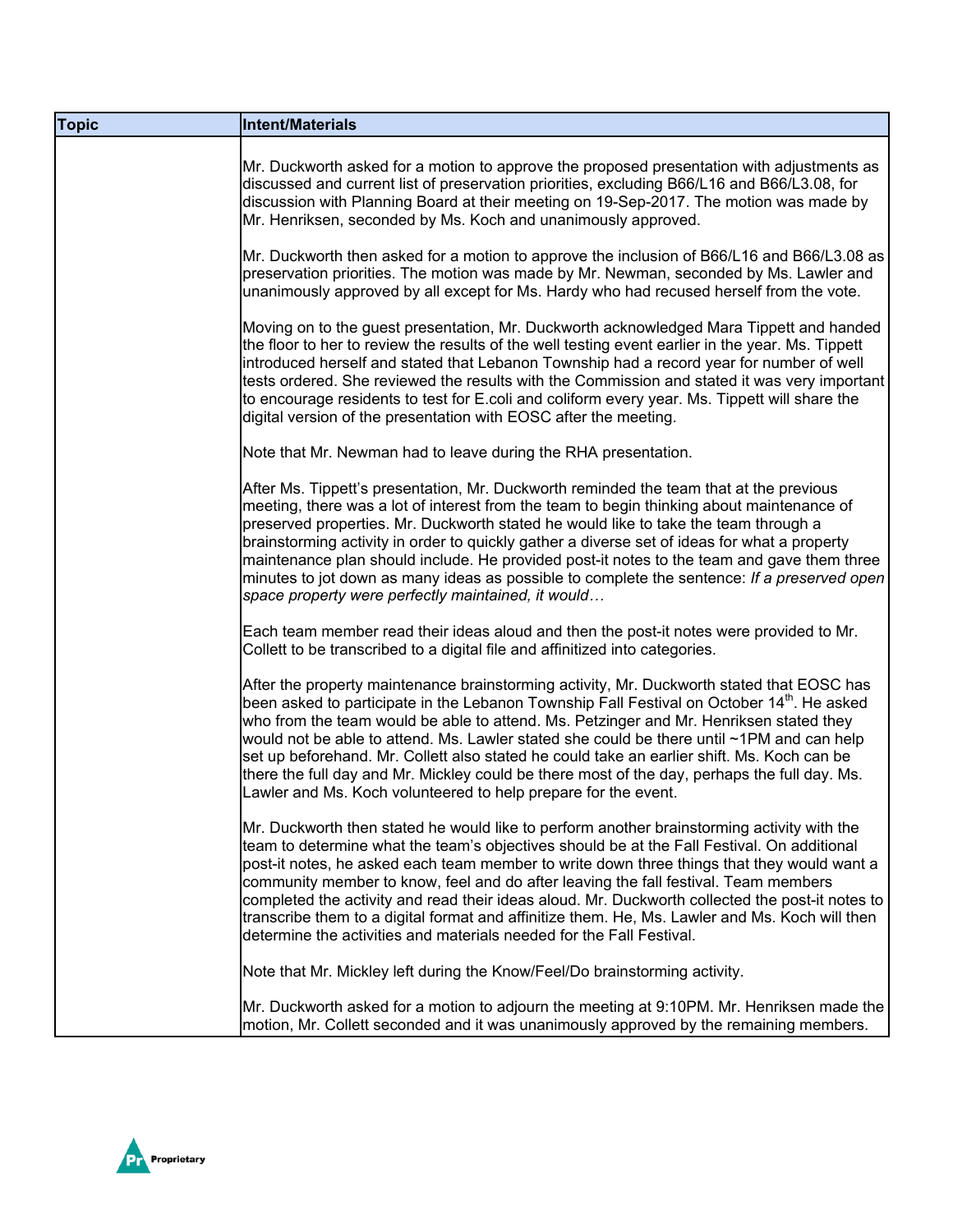## **Attachment 1: Reports**

#### **Program Reports**

**Well Testing** Nothing to report.

#### **Litter Cleanup**

Nothing to report.

#### **Project Reports**

#### **Open Space and Preserved Property Mapping**

As per Mr. Duckworth on 18-Sep-2017, OSRP is a topic of focus at the September 18<sup>th</sup> EOSC meeting and will be discussed at the meeting.

#### **Bunnvale Grant**

As per Ms. Hardy on 17-Sep-2017, the Township was recently notified by the DEP that the grant application was not accepted.

#### **Goracy Trail**

As per Ms. Hardy on 17-Sep-2017, the purchase contract is under review by the property owner's lawyer with a call between the property owner and her lawyer scheduled for the week of the  $18<sup>th</sup>$ . An update from the property owner is expected during the week of the  $22^{nd}$ .

#### **Recycling Actions**

No report submitted.

#### **NJ Water Supply Property Agreement Refresh**

No report submitted.

#### **Point Mountain to Teetertown Link**

As per Committeeman Schmidt on 17-Sep-2017, NJ Conservation Foundation (NJCF) expects notification on additional grant applications within a few weeks. Green Acres is still reviewing appraisals and other documentation required to move forward.

#### **Red Mill Road**

As per Committeeman Schmidt on 17-Sep-2017, RHA and Township attorneys are finalizing documentation to access funds from the County and Green Acres with a property closing expected in a matter of weeks. A specific date for the closing has not yet been determined.